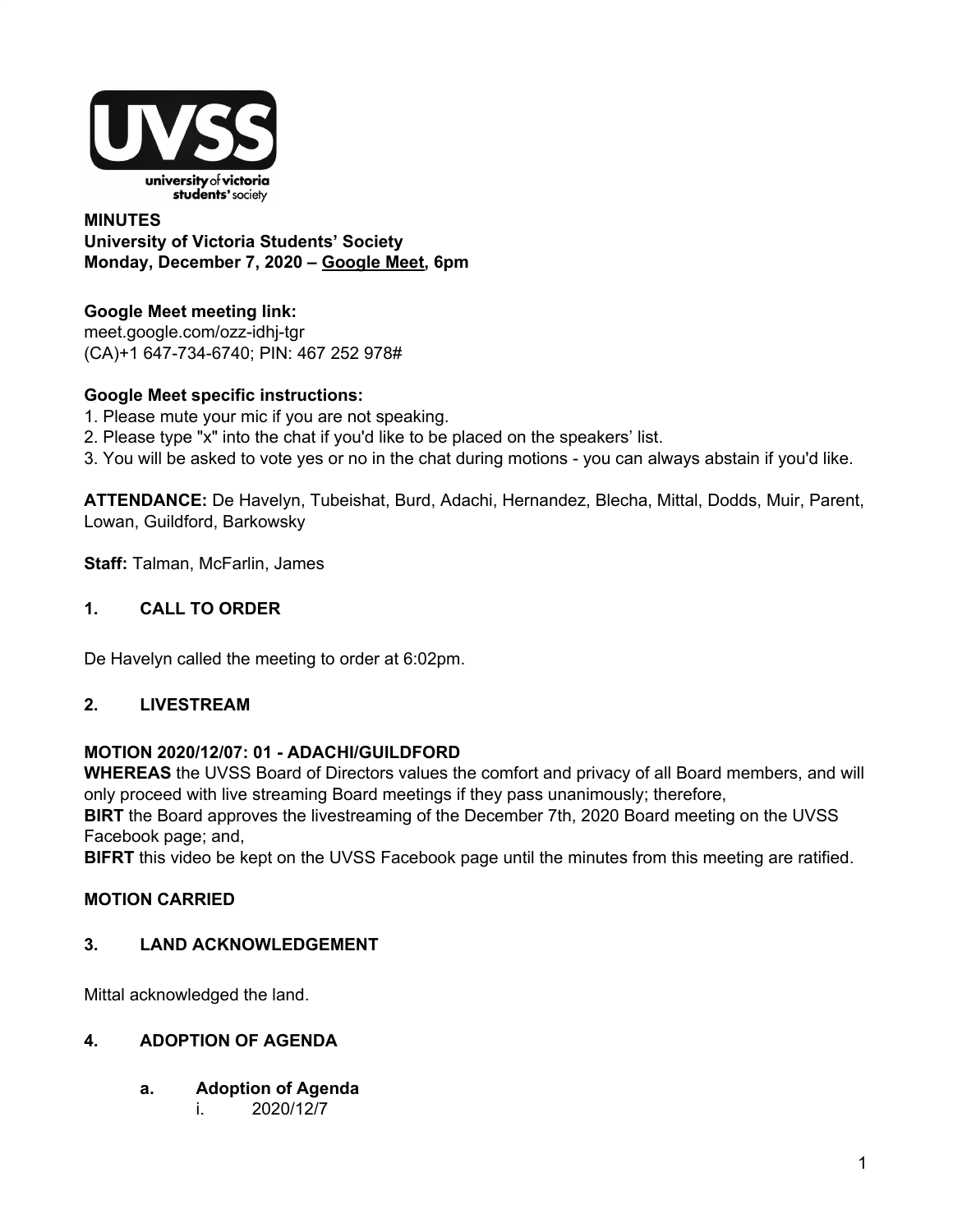## **MOTION TO ADOPT - GUILDFORD/TUBEISHAT**

### **MOTION TO AMEND - LOWAN/TUBEISHAT** Add presentation of the Greater Victoria Acting Together organization. **MOTION CARRIED**

#### **MOTION CARRIED**

#### **b. Adoption of Minutes**

i. 2020/11/30

### **MOTION TO ADOPT - DODDS/BURD MOTION CARRIED**

### **5. PRESENTATIONS & ANNOUNCEMENTS**

#### **a. PRESENTATIONS**

Greater Victoria Acting Together organization

### **b. ANNOUNCEMENTS**

### **6. REPORTS**

#### **a. EXCLUDED MANAGERS**

#### **b. PORTFOLIOS**

- 1. Campaigns and Community Relations
- 2. Finance and Operations
- 3. Outreach and University Relations
- 4. Student Affairs
- 5. Events
- 6. International Student Relations

### **COMMITTEES AND COUNCILS**

- 1. Electoral
- 2. Executive Committee
- 3. Food Bank & Free Store
- 4. Peer Support Centre

#### **CONSTITUENCY ORGANIZATIONS & NSU**

- 1. GEM
- 2. NSU
- 3. Pride
- 4. SOCC
- 5. SSD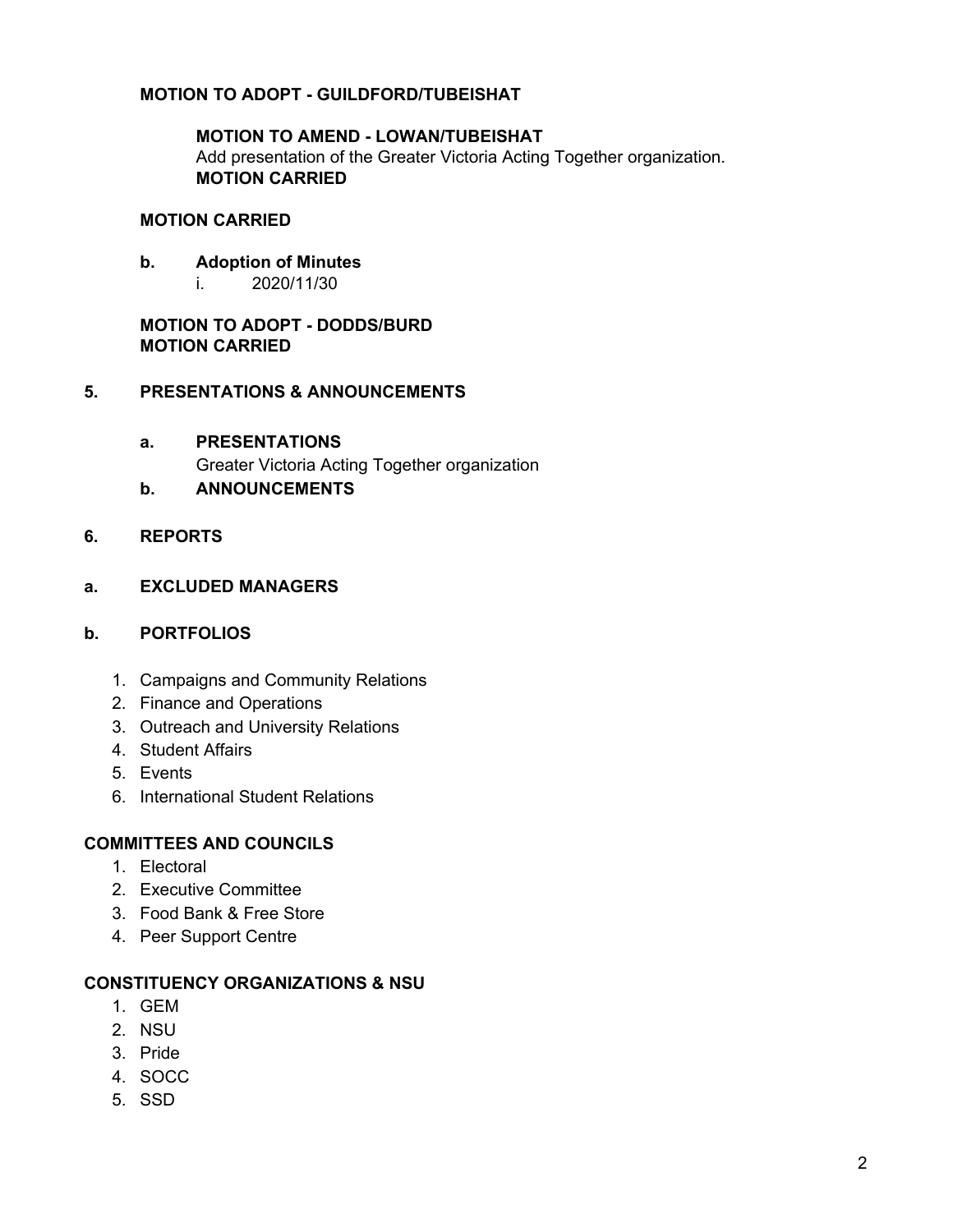### **WORKING GROUPS**

1. PIRG

### **7. QUESTION PERIOD (15 mins)**

**8. MAIN MOTIONS**

#### **a. PRIORITY BUSINESS**

#### **MOTION 2020/12/07: 02 - ADACHI/HERNANDEZ**

**BIRT** the following motions are added to the 2021 SAGM agenda:

**MOTION TO AMEND BYLAW 14.3**

**MOTION 00 - ADACHI/**

**WHEREAS** the Board of Directors voted to disband the Graduating Class at the board meeting of November 30th, 2020, and;

**WHEREAS** the bylaws must reflect current practices; therefore,

**BIRT** Bylaw 14.3 is amended as follows:

14.3 Names of Subsidiary Organisations

a. Each subsidiary organization shall be so named as to indicate that it is a student organization under the Students' Society and in no way purports to be a separate entity.

b. The following shall be considered subsidiary organizations

i. PDUs

ii. the Graduating Class

# **MOTION TO STRIKE BYLAW 16**

### **MOTION 00 - ADACHI/**

**WHEREAS** the Board of Directors voted to disband the Graduating Class at the board meeting of November 30th, 2020, and;

**WHEREAS** the bylaws must reflect current practices; therefore,

**BIRT** Bylaw 16 is struck:

### BYLAW 16 - THE GRADUATING CLASS

16.1 The name of the organization is the Graduating Class of the University of Victoria, which is a subsidiary organization, hereafter referred to as the "Graduating Class."

16.2 Membership in the Graduating Class Graduating Class active membership shall be comprised of all registered undergraduate students who have applied to graduate in the year of the Graduating Class.

## **MOTION CARRIED**

### **MOTION 2020/12/07: 03 - ADACHI/DODDS**

**BIRT** BoD Policy 10.6 is amended as follows: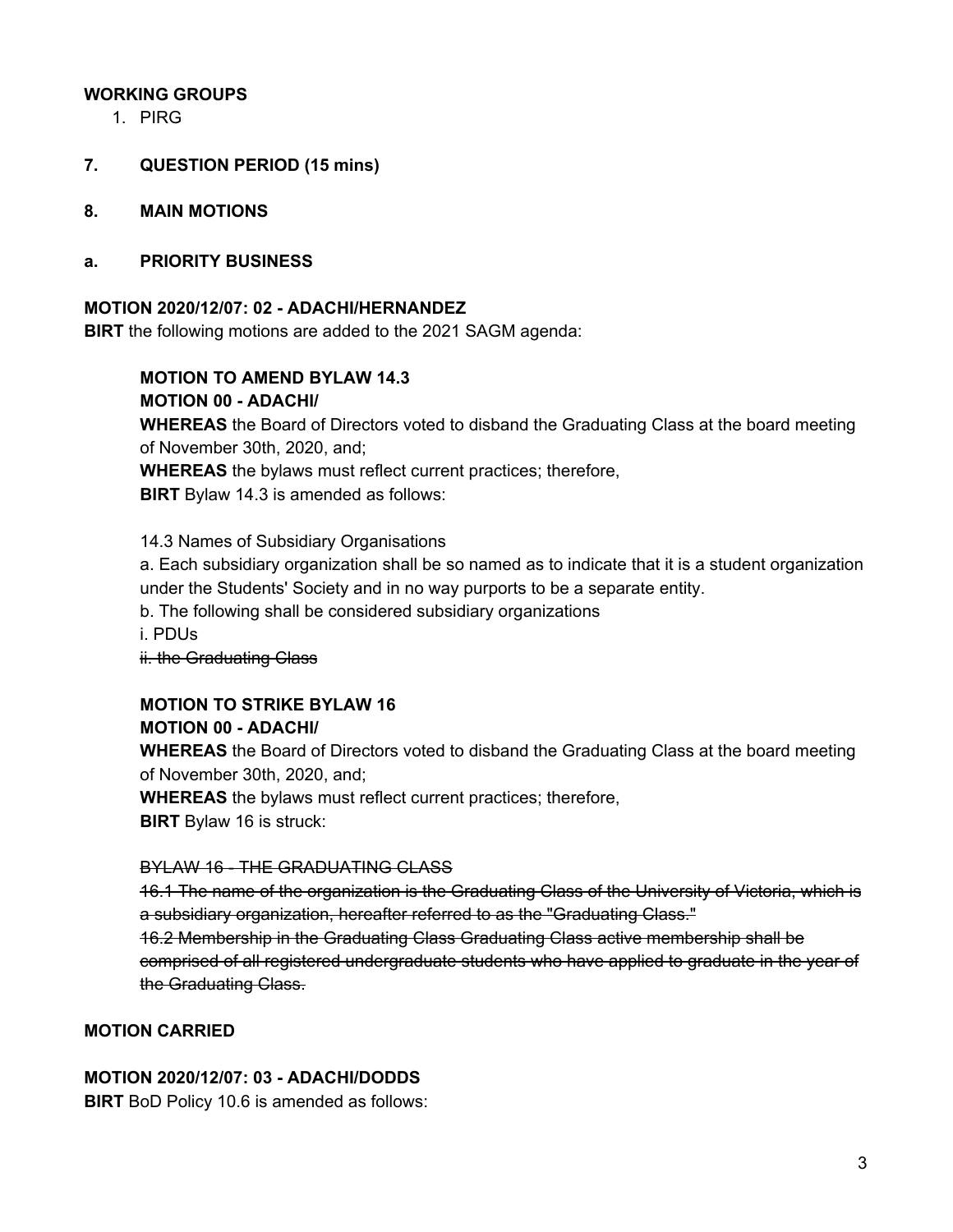### 6. Subsidiary Organizations

- Professional Development Unions
- **•** The Graduating Class

### **MOTION CARRIED**

### **b. OLD BUSINESS**

### **MOTION 2020/10/02: 09 - LOWAN/TUBEISHAT**

**WHEREAS** decreased opportunities for collaboration resulting from COVID-19 has presented unique challenges to governmental lobbying and external relations; and

**WHEREAS** membership to Greater Victoria Acting Together would provide the UVSS with comprehensive updates on local lobbying initiatives and strong connections to community leaders; therefore,

**BIRT** the Board approves a \$1200 one-year trial membership fee to Greater Victoria Acting Together.

### **MOTION TO AMEND - BURD/PARENT**

GVAT membership to commence January 1st, 2021. **MOTION CARRIED**

### **MOTION TO POSTPONE - BLECHA/GUILDFORD**

The next Board meeting. **MOTION CARRIED**

# **MOTION TO MOVE IN CAMERA - MITTAL/TUBEISHAT MOTION CARRIED**

The meeting moved in camera at 7:17pm.

### **10. IN-CAMERA**

- **a. Legal**
- **b. Personnel Committee Report**

# **MOTION TO MOVE OUT OF CAMERA - TUBEISHAT/BURD MOTION CARRIED**

The meeting moved out of camera at 7:18pm.

### **11. MEETING TIMES**

**The next meeting scheduled by the Board of Directors is:** Monday, December 14th, 2020 via Google Meet (online).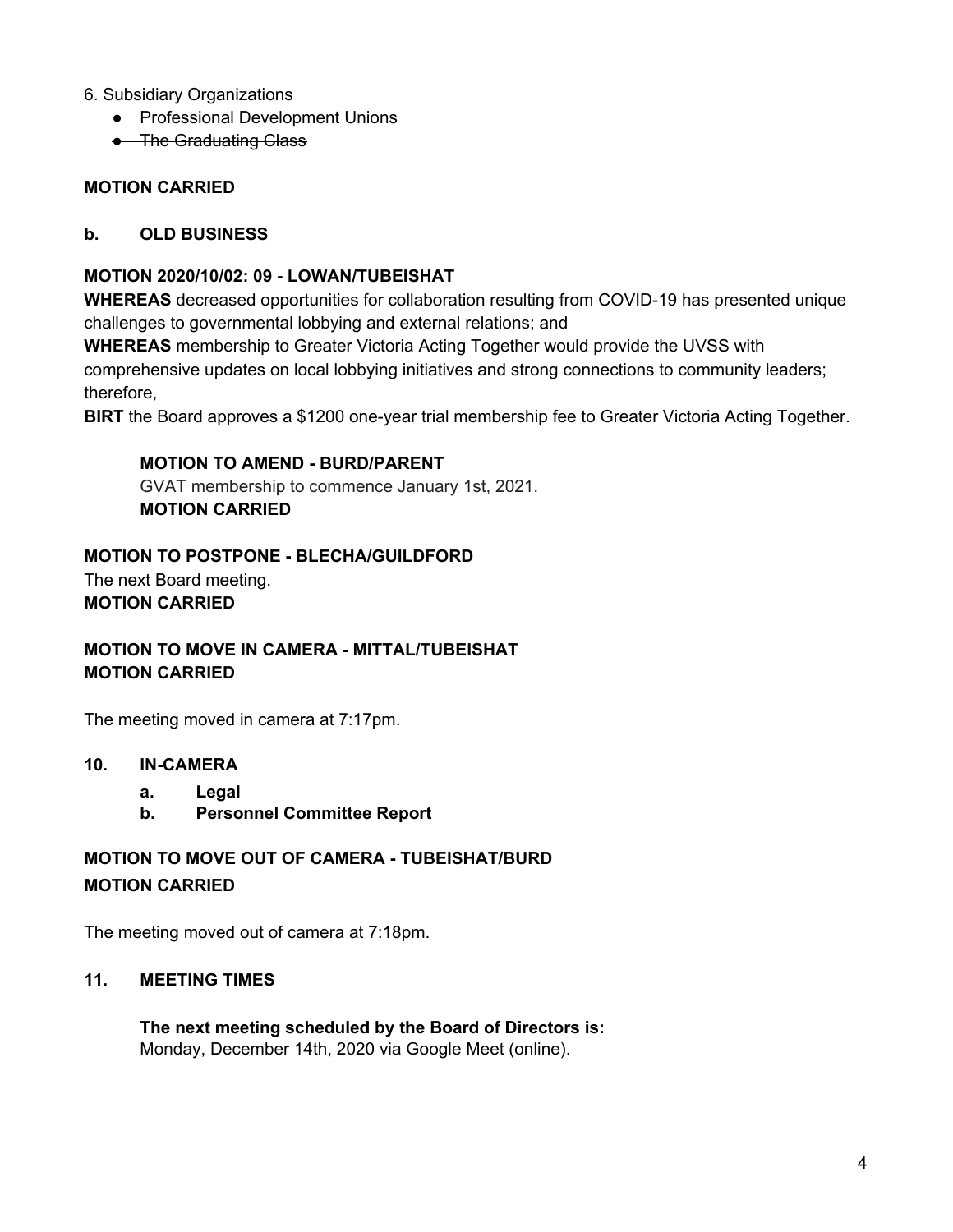## **12. ADJOURNMENT**

## **13. BOARD DIRECTORS' REPORTS**

### **Jana Barkowsky (2.5 hours)**

- Attended personnel committee (1 hour)
- Planned mental health gift baskets (1.5 hours)

### **Dalal Tubeishat (35 hours)**

- Answered emails
- Held in-person and online office hours
- Had meetings with club executives
- Had meetings with members
- Consulted website upgrades
- Had internal meetings with other directors, advocacy group coordinators, excluded managers, accounting, and graphics
- Had external meetings with UVic administrators, faculty, and staff
- Updated and reviewed policy
- Created online accounts for clubs and course unions to check their balances
- Updated online club and course union balances
- Made updates to the website
- Organized workshops dates with OSL for clubs and course unions
- Planning for virtual C&CU days
- Processed cheque requisitions
- Signed cheques
- Created progress report survey for clubs and course unions
- Created survey on course experience

### **Marran Dodds (2.75 hours)**

- UVSS Instagram Photos (1 hour)
- Board Meeting (1.75 hours)

## **Evan Guildford (2.4 hours)**

- Board Meeting (1.8 hours)
- Survey review (0.4 hours)
- U-pass Appeal (previous week) (0.2 hours)

### **Sarina de Havelyn (40 hours)**

- Chaired and completed action items for Electoral, Member Outreach, PIRG Working Group, Policy Development, Ombudsperson, and Executive Committees
- Completed action items for grad class
- Represented students for OSL Manager Hiring Committee
- Responded to student emails
- Updated Electoral Policy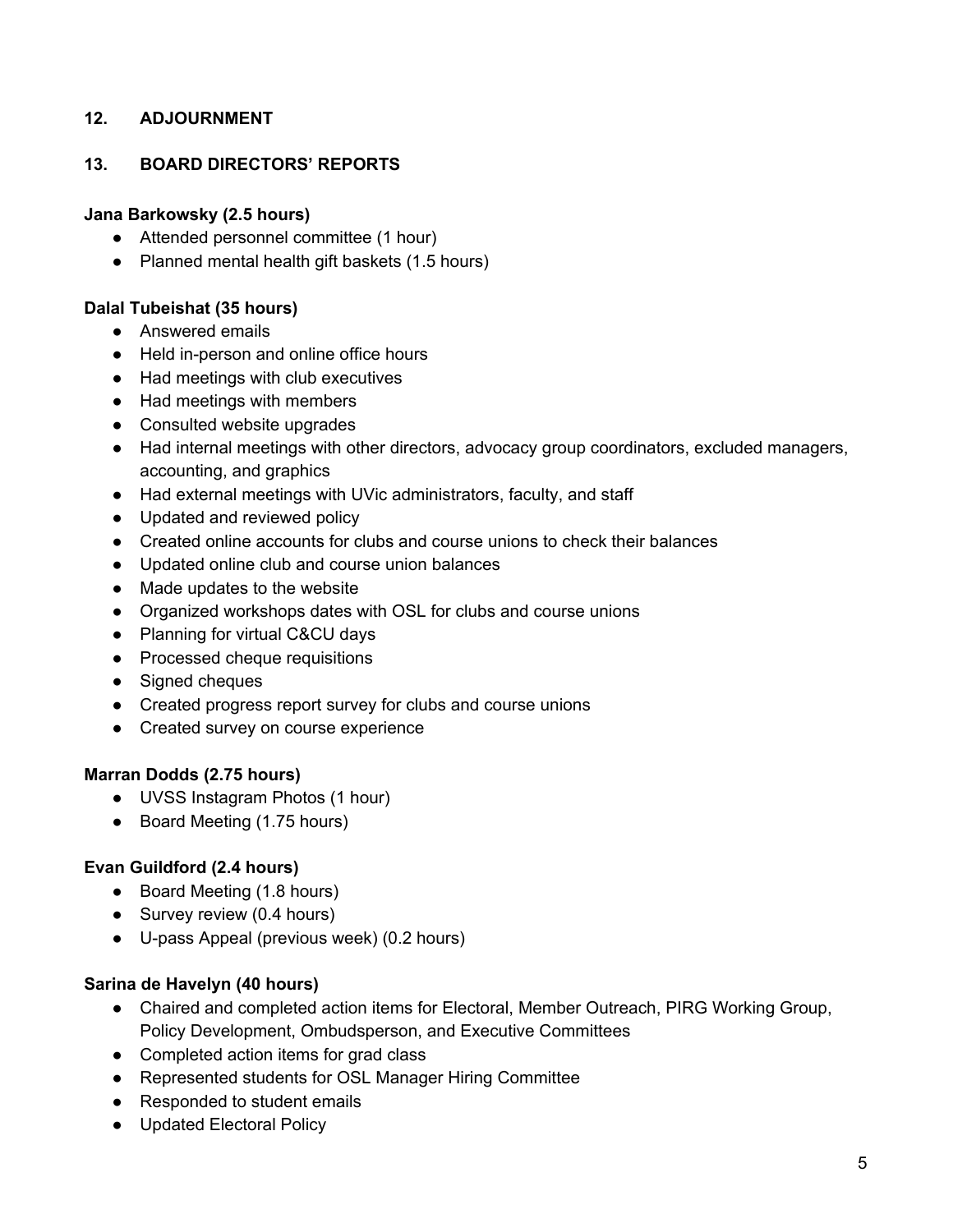- Worked with campaigns portfolio on BC Governmental Lobbying Submissions
	- Liaised with UVic representatives to coordinate asks
- Working with UVic for Wellness Week promotion
- Represented student interests on newly-lobbied-for Student Experiences Committee
- Coordinated and contributed towards UVic Anti-Racism Survey; advocated for UVic collaboration with UVic Executive

## **Mariel Hernandez (4 hours 15 mins)**

- Editing Clubs Policy (1 hour)
- Board Meeting (1.5 hours)
- Final edits to Anti-Racism survey (30 mins)
- Finance and Operations Meeting (1 hour 15 mins)

## **Paarth Mittal (3.67 hours)**

- Attended Board Meeting (2 hours)
- Campaigns Portfolio Check-In (1 hour)
- Assisted in letter-writing in support of Bill C-230 (Redressing Environmental Racism) (0.5 hour)
- Instagram Promotion of UVSS (0.17 hour)

## **Jocelynn Parent (1.5 hours)**

● Board meeting (1.5 hour)

## **Marina Muir (1 Hour)**

- Signing cheque recs (.25 hours)
- Meetings with coordinator (.75 hours)

# **Emily Lowan (56 hours)**

## *General*

- Emails (7 hours)
- Personnel Committee (1 hour)
- Executive Committee (0.5 hour)
- International Student Tuition Fee Increase Advocacy w/ Dir. of ISR (0.5 hour)
- Board meeting and prep (3 hours)
- Leads meeting (0.5 hour)
- Volunteer coordination and recruitment (2 hours)
- Finance and Operations Committee (1 hour)

## *Divest UVic*

- Working group meeting (1 hour)
- Meeting with University Secretary (0.5 hour)
- Meeting with UVic Finance (1 hour)

*Make Transit Work*

- Meeting with Transit Coalition (1 hour)
- $\bullet$
- Rent with Rights
- Meeting with BC Housing Ministry Senior Policy Analyst (0.5 hour)